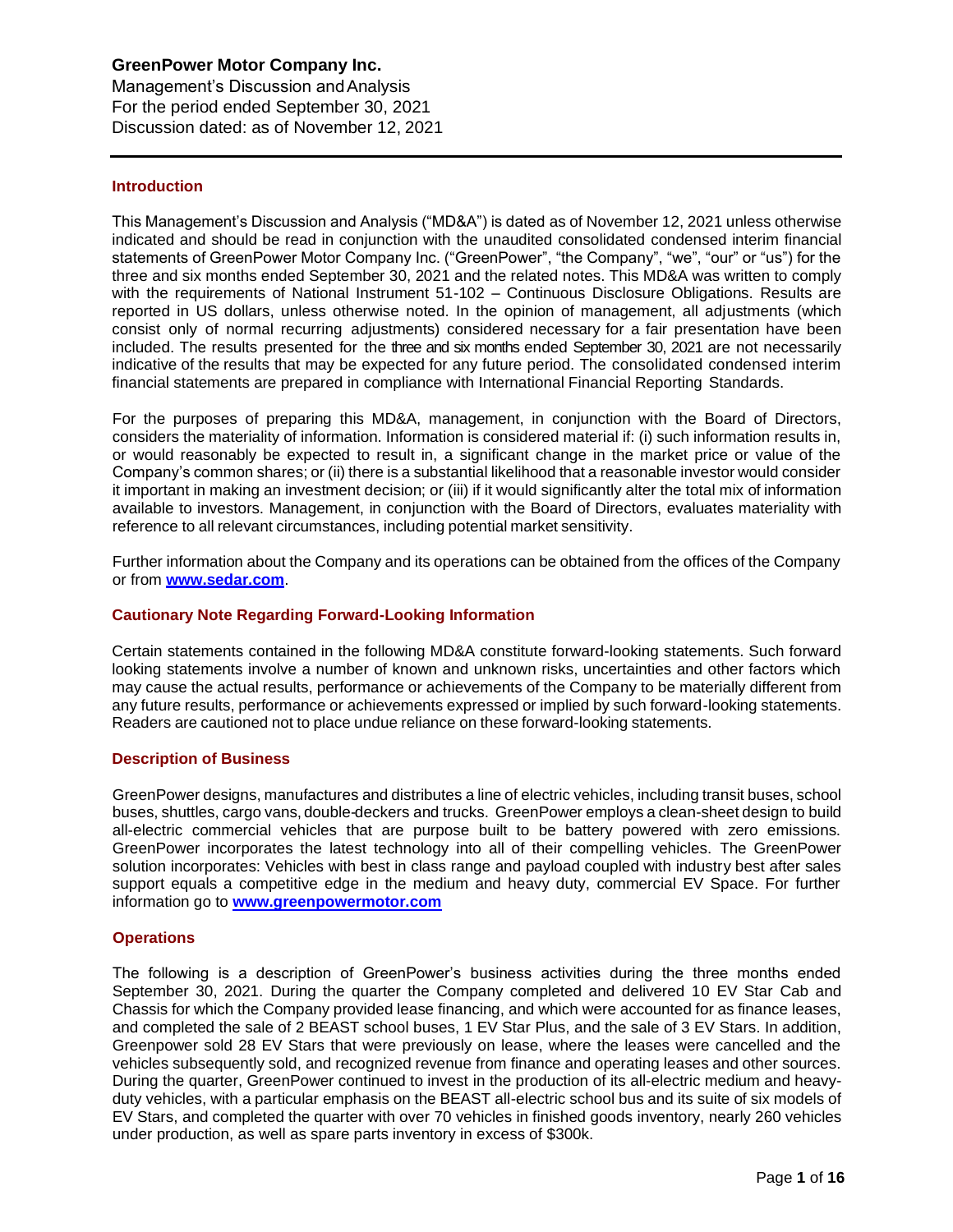Management's Discussion andAnalysis For the period ended September 30, 2021 Discussion dated: as of November 12, 2021

GreenPower has continued to focus on production and finished the quarter with its highest ever finished goods inventory, including over 70 completed vehicles ready to deliver to customers over the coming months and additional vehicles under production that are expected to be completed this quarter. With this increased level of inventory ready to deliver to customers, GreenPower anticipates that we will see a corresponding increase in sales as we enter the second half of the year. We are encouraged as we continue this progression, and credit the ongoing efforts and dedication of our talented team as they navigate a challenging business environment and continue to execute on our stated goals.

GreenPower is one of only a handful of manufacturers that has been consistently delivering all-electric medium and heavy-duty vehicles to customers for several years and with completed units in inventory ready to deliver to customers. We believe these factors differentiate GreenPower from competitors, and positions us well in a market where demand is growing significantly and is expected to continue this growth trajectory for several years. This quarter, we were excited to deliver vehicles in both Canada and the US with several new customers that included EV Stars that will be used for employee transportation at Fortune 500 companies. This ongoing diversification of our customer base and of our geographic footprint is the culmination of years of effort. We anticipate that we will continue to reach new milestones in our business as we continue this growth progression.

This quarter GreenPower delivered its first two BEAST all-electric school buses to school districts in Southern California. The BEAST is an all-electric 40-foot, 90 seat, Type D school bus delivering a range of up to 150 miles on a single charge via a 194kWh battery pack. The deliveries were made to some of the largest school districts in Southern California with school bus fleets that provide potential for ongoing business as districts transition to zero-emission student transportation.

During the quarter, GreenPower completed its first delivery of 10 EV Star cab and chassis ("EV Star CC") to WeShip, which were primarily funded with HVIP vouchers, and the remainder through lease financing. WeShip will be utilizing the vehicles in a first of its kind utility in Southern California. GreenPower continues to receive significant interest in the EV Star CC, as this versatile all-electric cab and chassis can be upfitted to meet the unique specifications of customers for a wide range of end uses. We anticipate that EV Star CC deliveries will continue to increase over time based on the versatility of this vehicle and the demand we are seeing in the marketplace.

GreenPower completed a follow-on sale of 24 EV Stars to Zeem Solutions during the quarter, in addition to the 30 EV Stars delivered to Zeem since the beginning of the year. The EV Stars were previously on lease to Green Commuter and the leases were cancelled prior to the sale. The vehicles will be used in Zeem's operations providing e-mobility solutions to fleet operators across the US. Based on their business plans and growth, GreenPower anticipates that additional vehicles will be delivered to Zeem by the end of the year. Additionally, a total of seven EV Stars were sold to a diverse group of customers in California, to be used for employee transportation at Fortune 500 companies, public transportation in the City of Temecula, and to a vehicle upfitter.

GreenPower completed the delivery of an EV Star Plus to a school in Vancouver, Canada during the quarter, which utilized rebates available from the Province of British Columbia to fund a portion of the purchase price. The vehicle will be used by the school for student transportation, and represents the ongoing diversification of GreenPower's customer base, sales geography, and access to government funding incentives.

In summary, the continued focus on building out GreenPower's inventory and sales capabilities in different geographies has positioned the company well for the current market environment. Management remains committed to capitalizing on near term growth opportunities, and believes that our efforts will translate to increased sales and cash flow in the second half of the year.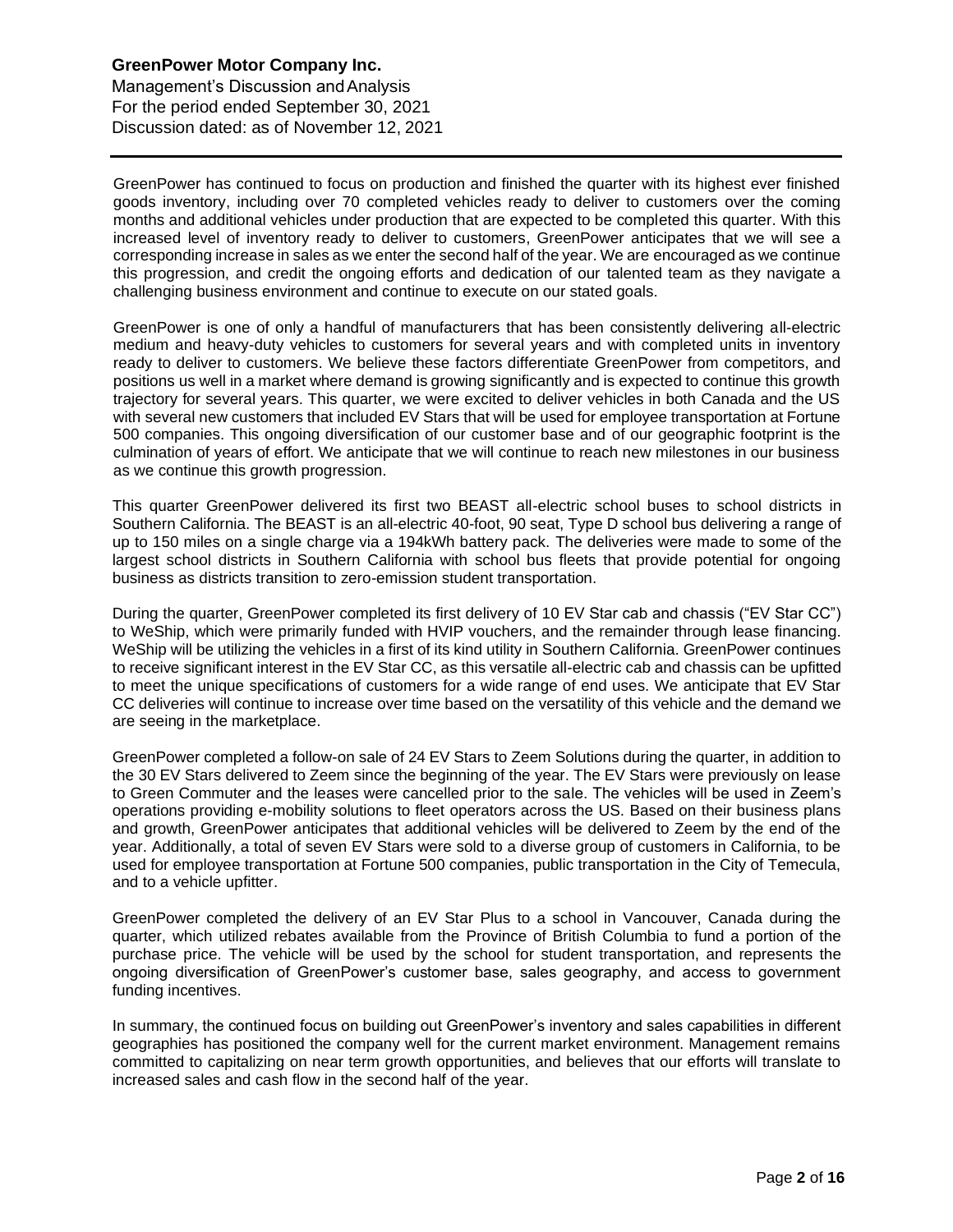Management's Discussion andAnalysis For the period ended September 30, 2021 Discussion dated: as of November 12, 2021

### **Inventory, Property and Equipment**

As at September 30, 2021 the Company had:

- Three EV350's, two Synapse shuttles, 5 EV Stars, 8 vehicles and ancillary equipment classified as property and equipment on the balance sheet totaling \$1,376,273
- Work in process inventory and production supplies representing EV Star's, EV 250's, BEAST Type D school buses, spare parts and supplies totaling \$14,422,581 and;
- Finished goods inventory representing EV Star Transit +, EV Star Cab and Chassis, BEAST school buses, EV Stars, EV Star Cargo, an EV 350 and charging stations totaling \$8,417,053.

### **Trends**

The Company does not know of any trends, commitments, events, or uncertainty that are expected to have a material effect on the Company's business, financial condition, or results of operations other than as disclosed herein under "Risk Factors" and the paragraph below.

### **Results of Operations**

### For the three-month period ended September 30, 2021

For the three-month period ended September 30, 2021 the Company recorded revenues of \$4,441,963 and cost of sales of \$3,488,972 generating a gross profit of \$952,991 or 21.5% of revenues. GreenPower's gross profit margin for the quarter was below its 30% target primarily due to the sale of vehicles that were previously on lease at a gross margin of below 20%, as well as the sale of EV Star Cab and Chassis for which the company provided lease financing and the sale of BEAST school buses at a gross margin of slightly above 20%. Revenue was generated from the sale of 31 EV Stars, 2 BEAST school buses, 1 EV Star+, from the sale of parts and from the sale of 10 EV Star Cab and Chassis for which the Company provided lease financing and which were accounted for as finance leases, as well as from finance and operating leases and other sources. Operating costs consisted of administrative fees of \$1,451,545 relating to salaries, project management, accounting, and administrative services; transportation costs of \$92,328 which relate to the use of trucks, trailers, contractors as well as other operational costs needed to transport company products around North America; travel, accommodation, meals and entertainment costs of \$134,704 related to travel for project management, demonstration of company products, and trade shows; product development costs of \$307,175; sales and marketing costs of \$197,532; insurance expense of \$236,652; professional fees of \$329,655 consisting of legal and audit fees; and office expense of \$97,496 consisting of rent and other office expenses, as well as non-cash expenses including \$934,804 of sharebased compensation expense and depreciation of \$133,113, generating a loss from operations before interest, accretion, foreign exchange and other income of \$2,989,155.

Interest and accretion of \$87,211, other income of \$362,978 primarily related to the forgiveness of a loan, and a foreign exchange gain of \$100 resulted in a loss for the period of \$2,713,288. Non-cash expenses consisting of depreciation, accretion and accrued interest, share-based payments, warranty accrual, amortization of deferred financing fees and recovery for credit losses totaled \$1,333,583 in the three-month period.

The consolidated total comprehensive loss for the three-month period was impacted by \$29,078 of other comprehensive loss as a result of the translation of the entities with a different functional currency than presentation currency.

### For the six-month period ended September 30, 2021

For the six-month period ended September 30, 2021 the Company recorded revenues of \$7,100,965 and cost of sales of \$5,297,342 generating a gross profit of \$1,803,623 or 25.4% of revenues. Revenue was generated from the sale of 32 EV Stars, 5 EV Star CC's, 2 BEAST school buses, 1 EV Star+, from the sale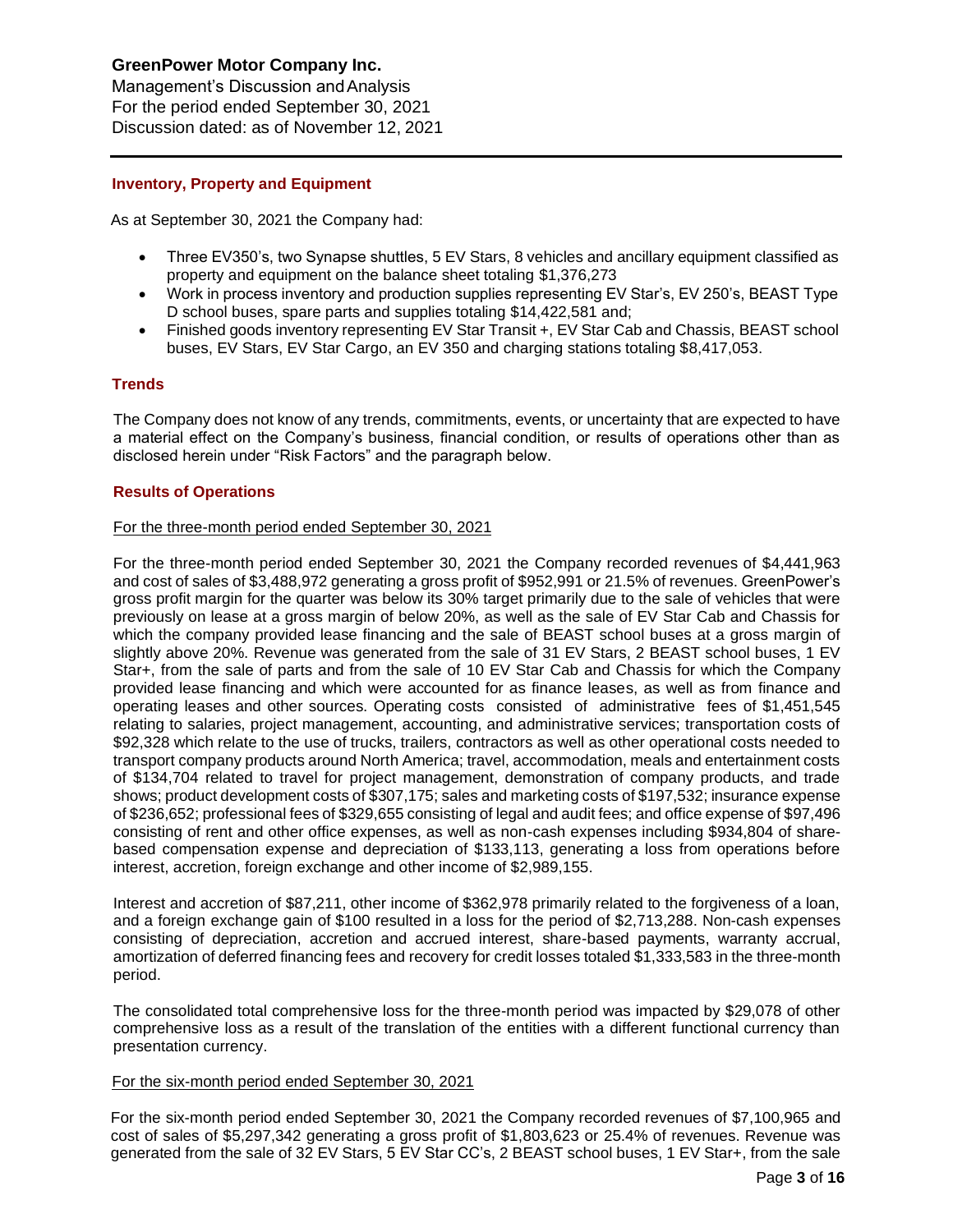Management's Discussion andAnalysis For the period ended September 30, 2021 Discussion dated: as of November 12, 2021

of parts and from the sale of 15 EV Stars and 10 EV Star Cab and Chassis for which the Company provided lease financing and which were accounted for as finance leases, as well as from finance and operating leases and other sources. Operating costs consisted of administrative fees of \$2,519,157 relating to salaries, project management, accounting, and administrative services; transportation costs of \$133,695 which relate to the use of trucks, trailers, contractors as well as other operational costs needed to transport company products around North America; travel, accommodation, meals and entertainment costs of \$216,311 related to travel for project management, demonstration of company products, and trade shows; product development costs of \$640,668; sales and marketing costs of \$287,844; insurance expense of \$430,623; professional fees of \$519,764 consisting of legal and audit fees; and office expense of \$163,930 consisting of rent and other office expenses, as well as non-cash expenses including \$1,678,317 of sharebased compensation expense and depreciation of \$265,475, generating a loss from operations before interest, accretion, foreign exchange and other income of \$5,064,633.

Interest and accretion of \$271,482, other income of \$362,978 primarily related to the forgiveness of a loan, and a foreign exchange loss of \$1,774 resulted in a loss for the period of \$4,974,911.

The consolidated total comprehensive loss for the three-month period was impacted by \$26,876 of other comprehensive loss as a result of the translation of the entities with a different functional currency than presentation currency.

### For the three-month period ended September 30, 2020

For the three-month period ended September 30, 2020 the Company recorded revenues of \$2,835,411 and cost of sales of \$1,951,692 generating a gross profit of \$883,719 or 31.2% of revenues. Revenue was generated from the delivery of 20 EV Stars for which the Company provided lease financing and which were accounted for as finance leases, from the sale of one all-electric school bus, from the sale of parts, as well as revenue from finance and operating leases and other sources. Operating costs consisted of administrative fees of \$759,906 relating to salaries, project management, accounting, and administrative services; transportation costs of \$26,755 which relate to the use of trucks, trailers, contractors as well as other operational costs needed to transport company products around North America; travel, accommodation, meals and entertainment costs of \$68,008 related to travel for project management, demonstration of company products, and trade shows; product development costs of \$235,699; sales and marketing costs of \$62,574; insurance expense of \$100,337; professional fees of \$61,650 consisting of legal and audit fees; and office expense of \$149,589 consisting of rent and other office expenses, as well as non-cash expenses including \$117,737 of share-based compensation expense and depreciation of \$117,471, generating a loss from operations before interest, accretion and foreign exchange of \$836,391.

Interest and accretion on the line of credit, convertible debentures and promissory notes totalled \$505,589, and a foreign exchange loss of \$144,179 resulted in a loss for the period of \$1,486,160. Non-cash expenses consisting of depreciation, accretion and accrued interest, share-based payments, warranty accrual, amortization of deferred financing fees and allowance for credit losses totaled \$667,415 in the three-month period.

The consolidated total comprehensive loss for the three-month period was impacted by \$184,157 of other comprehensive loss as a result of the translation of the entities with a different functional currency than presentation currency.

### For the six-month period ended September 30, 2020

For the six-month period ended September 30, 2020 the Company recorded revenues of \$5,107,666 and cost of revenues of \$3,605,364 generating a gross profit of \$1,502,302 or 29.4% of revenues. Revenue was generated from the sale of 38 EV Stars for which the Company provided lease financing and which were accounted for as finance leases, from the sale of one all-electric school bus, from the sale of parts, as well as revenue from finance and operating leases and other sources. Operating costs consisted of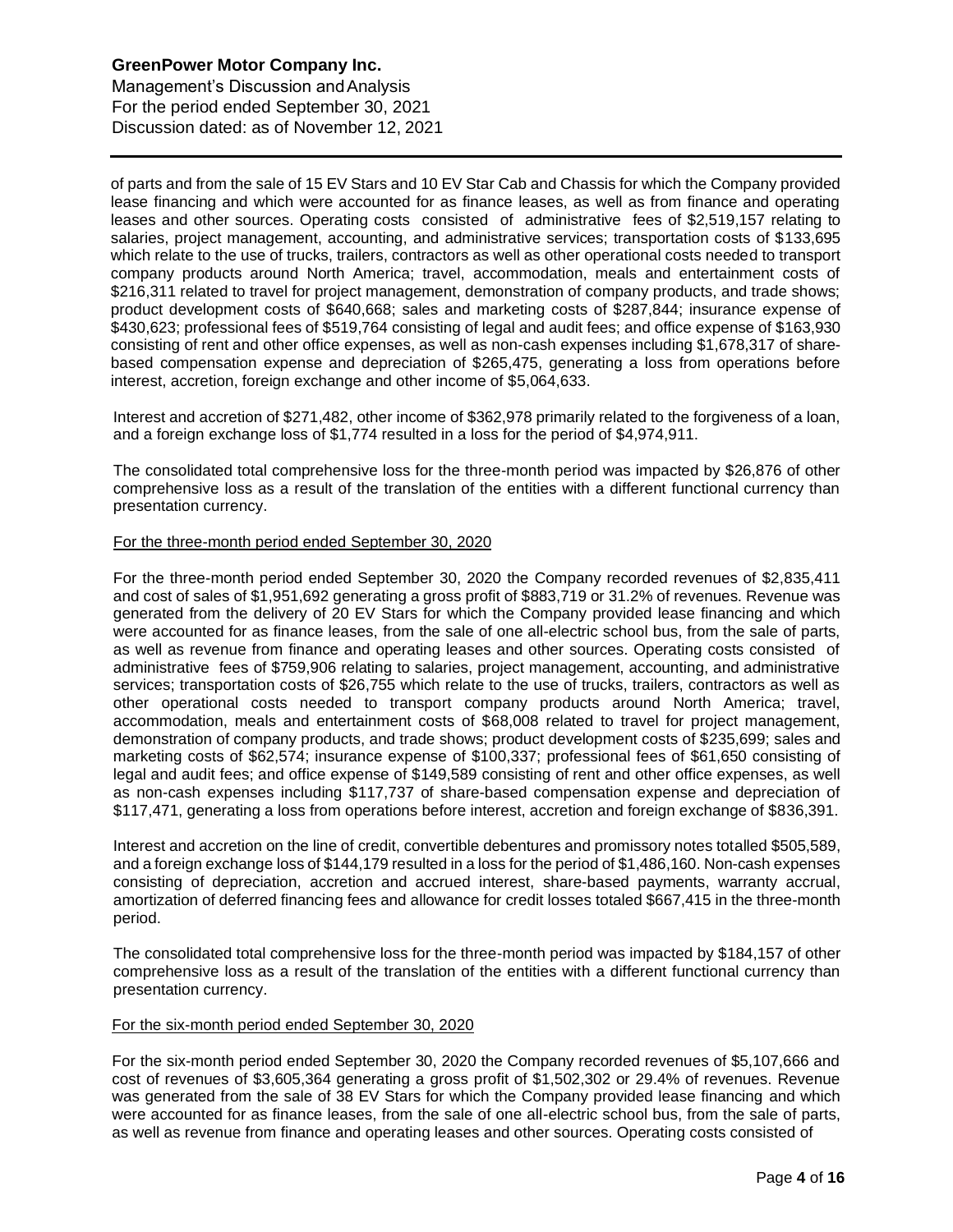Management's Discussion andAnalysis For the period ended September 30, 2021 Discussion dated: as of November 12, 2021

administrative fees of \$1,509,198 relating to salaries, project management, accounting, and administrative services; transportation costs of \$53,496 which relate to the use of trucks, trailers, contractors as well as other operational costs needed to transport company products around North America; travel, accommodation, meals and entertainment costs of \$104,861 related to travel for project management, demonstration of company products, and trade shows; product development costs of \$456,808; sales and marketing costs of \$53,044; insurance expense of \$208,975; professional fees of \$158,076 consisting of legal and audit fees; and office expense of \$200,548 consisting of rent and other office expenses, as well as non-cash expenses including \$249,769 of share-based compensation expense and depreciation of \$232,232, generating a loss from operations before interest, accretion and foreign exchange of \$(1,711,536).

Interest and accretion on the line of credit, convertible debentures and promissory notes totalled \$1,060,908, and a foreign exchange loss of \$143,053 resulted in a loss for the period of \$2,915,497.

The consolidated total comprehensive loss for the six-month period was impacted by \$176,187 of other comprehensive loss as a result of the translation of the entities with a different functional currency than presentation currency.

The following tables provide a summary of selected information for the last eight quarters:

|                                              | Three Months Ended |             |   |             |   |              |   |               |
|----------------------------------------------|--------------------|-------------|---|-------------|---|--------------|---|---------------|
|                                              | September 30,      |             |   | June 30,    |   | March 31,    |   | December 31,  |
|                                              |                    | 2021        |   | 2021        |   | 2021         |   | 2020          |
| l Financial results                          |                    |             |   |             |   |              |   |               |
| Revenues                                     | S                  | 4,441,963   | S | 2,659,002   | S | 4,378,131    | S | 2,398,781     |
| Income (loss) for the period                 |                    | (2,713,288) |   | (2,261,623) |   | (2,788,149)  |   | (2, 133, 105) |
| Basic and diluted earnings/(loss) per share* | \$                 | $(0.12)$ \$ |   | $(0.11)$ \$ |   | $(0.13)$ \$  |   | (0.11)        |
| Balance sheet data                           |                    |             |   |             |   |              |   |               |
| Working capital                              |                    | 31,327,058  |   | 31,391,694  |   | 30,808,375   |   | 31,310,393    |
| Total assets                                 |                    | 40,864,596  |   | 40,930,620  |   | 39,619,355   |   | 39,814,446    |
| Shareholders' equity                         |                    | 36,700,920  |   | 36,967,980  |   | 36, 152, 448 |   | 36,956,026    |

|                                              | Three Months Ended |               |      |             |      |               |   |                |
|----------------------------------------------|--------------------|---------------|------|-------------|------|---------------|---|----------------|
|                                              |                    | September 30, |      | June 30,    |      | March 31,     |   | December 31, I |
|                                              |                    | 2020          | 2020 |             | 2020 |               |   | 2019           |
| l Financial results                          |                    |               |      |             |      |               |   |                |
| Revenues                                     | S                  | 2,835,411     | S    | 2,272,255   | \$   | 642,401       | S | 4,977,548      |
| Income (loss) for the period                 |                    | (1,486,160)   |      | (1,429,337) |      | (2, 114, 027) |   | (1,056,087)    |
| Basic and diluted earnings/(loss) per share* | \$                 | $(0.09)$ \$   |      | $(0.09)$ \$ |      | $(0.14)$ \$   |   | (0.07)         |
| Balance sheet data                           |                    |               |      |             |      |               |   |                |
| Working capital (deficit)                    |                    | 32,477,352    |      | (707, 573)  |      | 743,131       |   | 2,319,481      |
| Total assets                                 |                    | 43,044,685    |      | 14,473,657  |      | 13,207,679    |   | 16,811,834     |
| Shareholders' equity                         |                    | 34,647,254    |      | (2,396,707) |      | (1, 174, 956) |   | 876,200        |

\* Based upon the weighted average number of shares issued and outstanding for the period, retroactively restated for the seven-for-one share consolidation completed on August 28, 2020.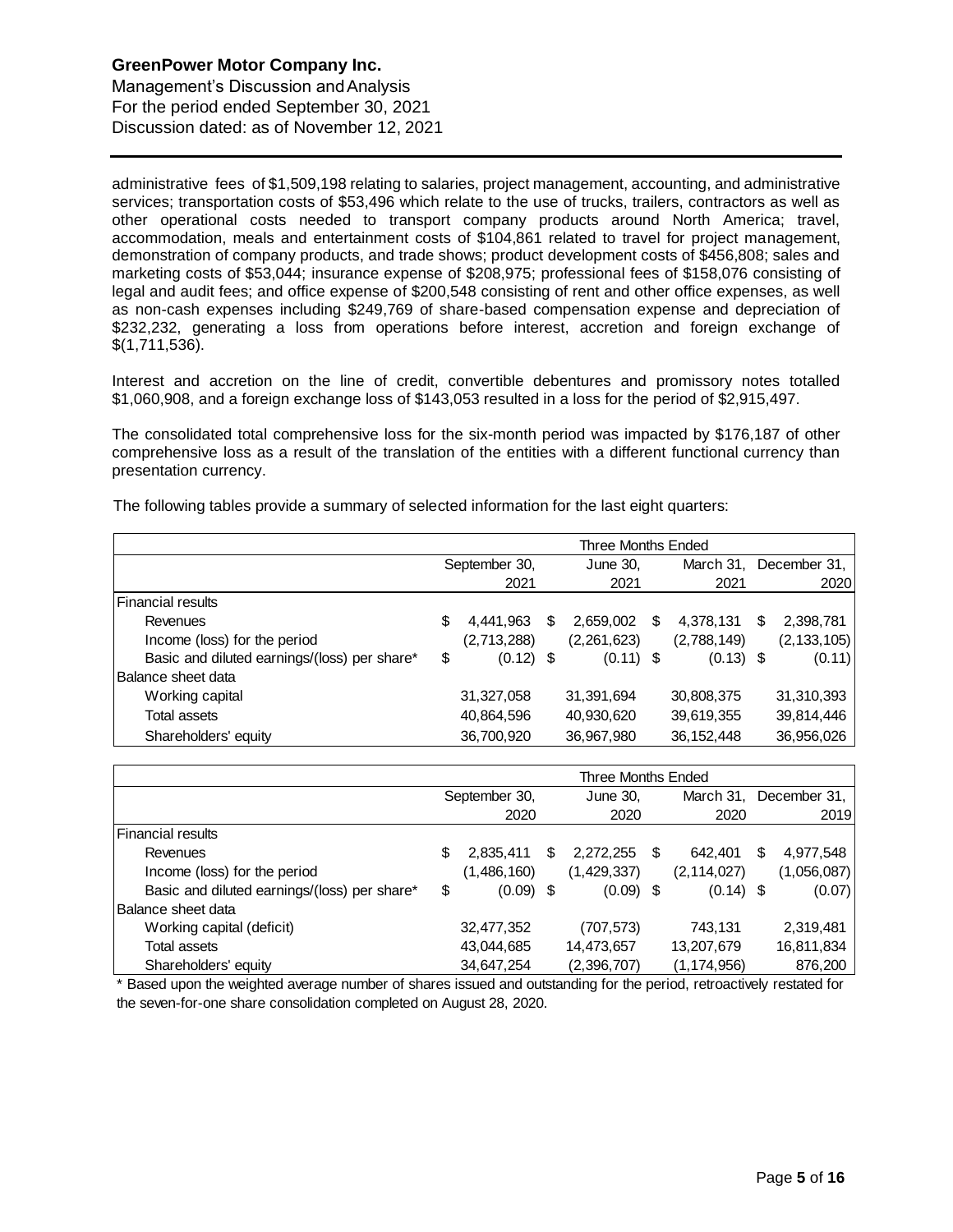Management's Discussion andAnalysis For the period ended September 30, 2021 Discussion dated: as of November 12, 2021

|                         |          | For the three months ended |           |              |
|-------------------------|----------|----------------------------|-----------|--------------|
|                         | Sept 30, | June 30,                   | March 31, | December 31, |
|                         | 2021     | 2021                       | 2021      | 2020         |
| <b>Vehicle Sales</b>    |          |                            |           |              |
| EV Star $(1,2)$         | 32       | 6                          | 30        | 3            |
| <b>BEAST</b> school bus | 2        |                            |           |              |
| Total                   | 34       | 6                          | 30        | 3            |
| <b>Vehicle Leases</b>   |          |                            |           |              |
| EV 250                  | 0        | 0                          | 5         |              |
| EV Star $(1,2)$         | 10       | 15                         |           | 14           |
| Total                   | 10       | 15                         | 5         | 14           |
| <b>Total Deliveries</b> | 44       | 21                         | 35        | 17           |

The following table summarizes vehicle deliveries pursuant to vehicle leases and vehicle sales for the last four quarters:

1) Includes various models of EV Stars.

2) 28 EV Stars sold in the quarter ended September 30, 2021 were previously on leases that were cancelled and subsequently sold, and the leases were originally entered into in the quarters ending June 30, 2021 (14 EV Stars), December 31, 2020 (9 EV Stars), September 30, 2020 (2 EV Stars), June 30, 2020 (1 EV Star), and December 31, 2019 (2 EV Stars). 30 EV Stars sold in the quarter ended March 30, 2021 were previously on leases that were entered into in December 2019 (13 EV Stars), June 2020 (11 EV Stars), and September 2020 (6 EV Stars). These 30 leases were cancelled during the quarter and the vehicles were subsequently sold.

The following table summarizes cash expenses for the last four quarters:

|                                          | For the three months ended |               |   |            |                              |             |   |              |
|------------------------------------------|----------------------------|---------------|---|------------|------------------------------|-------------|---|--------------|
|                                          |                            | Sept 30, 2021 |   |            | June 30, 2021 March 31, 2021 |             |   | Dec 31, 2020 |
| <b>Total Expenses</b>                    | \$                         | 4.029.457     | S | 3,112,255  | \$                           | 3.910.503   | S | 3,042,913    |
| Less:                                    |                            |               |   |            |                              |             |   |              |
| Depreciation                             |                            | (133, 113)    |   | (132, 363) |                              | (82, 150)   |   | (122, 881)   |
| Accretion and accrued interest           |                            | (5, 185)      |   | (6, 482)   |                              | 65,482      |   | (133, 759)   |
| Share-based payments                     |                            | (934, 804)    |   | (743, 513) |                              | (1,278,194) |   | (570,798)    |
| Amortization of deferred financing fees  |                            | (80, 409)     |   | (177, 408) |                              | (163, 105)  |   | (161,099)    |
| <b>Warranty Accrual</b>                  |                            | (152, 930)    |   | (93, 898)  |                              | (78,019)    |   | (136, 576)   |
| (Allowance) / recovery for credit losses |                            | (27, 142)     |   | 14,670     |                              | (338, 818)  |   | (8,278)      |
|                                          |                            |               |   |            |                              |             |   |              |
| <b>Total Cash Expenses (1)</b>           | S                          | 2,695,874     | S | 1,973,261  | S                            | 2,035,699   | S | 1,909,522    |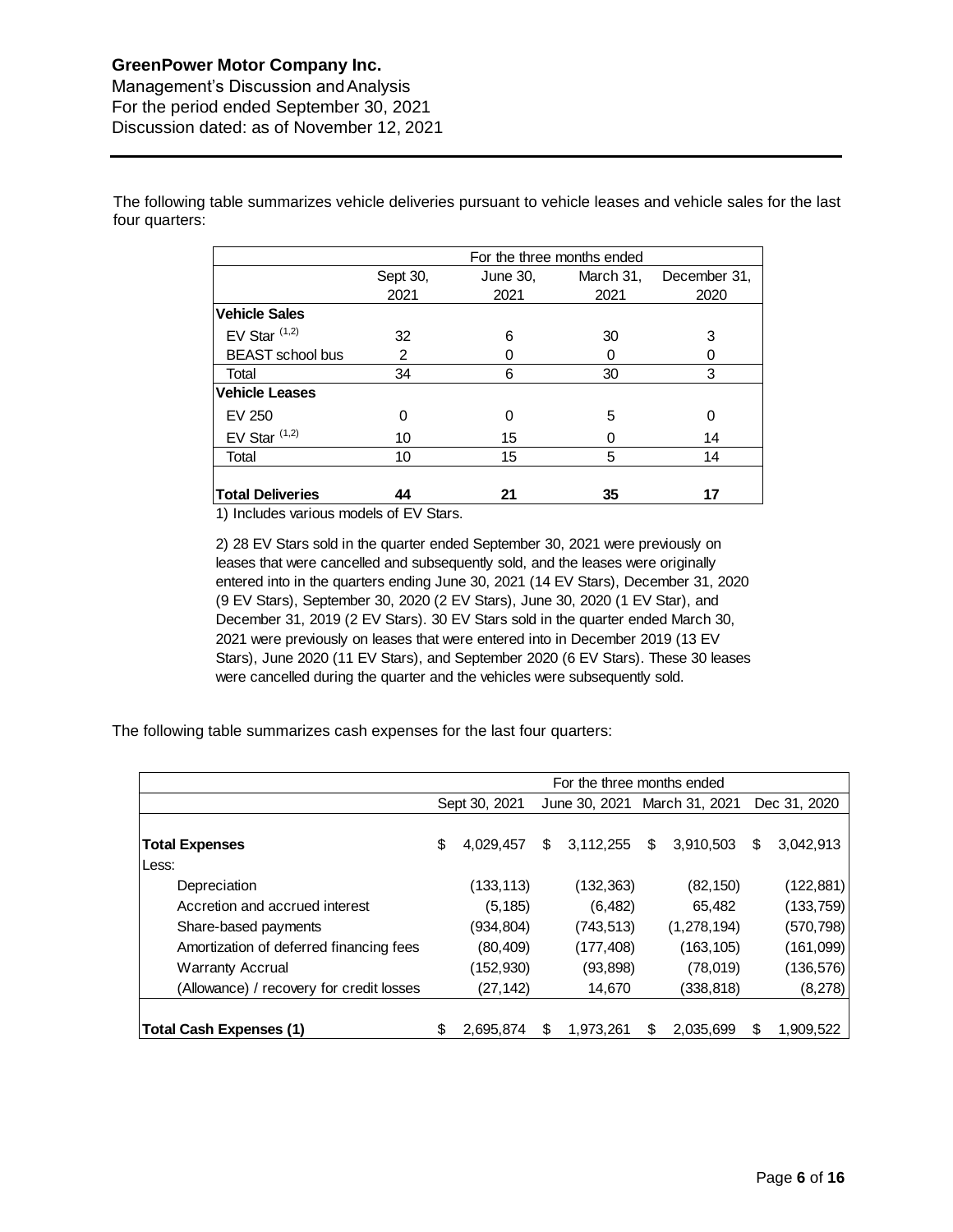Management's Discussion andAnalysis For the period ended September 30, 2021 Discussion dated: as of November 12, 2021

|                                          | For the three months ended |             |    |               |                              |                                |    |               |
|------------------------------------------|----------------------------|-------------|----|---------------|------------------------------|--------------------------------|----|---------------|
|                                          | Sept 30, 2021              |             |    |               | June 30, 2021 March 31, 2021 |                                |    | Dec 31, 2020  |
| Loss for the period                      | \$                         | (2,713,288) | S. |               |                              | $(2,261,623)$ \$ $(2,788,149)$ | \$ | (2, 133, 106) |
| Plus:                                    |                            |             |    |               |                              |                                |    |               |
| Depreciation                             |                            | 133,113     |    | 132,363       |                              | 82,150                         |    | 122,881       |
| Interest and accretion                   |                            | 87,211      |    | 184,271       |                              | 175,450                        |    | 362,230       |
| Share-based payments                     |                            | 934,804     |    | 743,513       |                              | 1,278,194                      |    | 570,798       |
| Allowance / (recovery) for credit losses |                            | 27,142      |    | (14, 670)     |                              | 338,818                        |    | 8,278         |
| <b>Warranty Accrual</b>                  |                            | 152,930     |    | 93,898        |                              | 78,019                         |    | 136,576       |
|                                          |                            |             |    |               |                              |                                |    |               |
| <b>Adjusted EBITDA (1)</b>               | \$                         | (1.378.088) | S  | (1, 122, 248) | S                            | (835,518)                      |    | (932, 343)    |

The following table summarizes adjusted EBITDA for the last four quarters:

### (1) Non-IFRS Financial Measures:

"Total Cash Expenses" as reflected above reflects the total expenses of the Company (total sales, general and administrative costs including interest and accretion, and the foreign exchange gain or loss) excluding depreciation, accretion and accrued interest, share-based payments, amortization of deferred financing fees, warranty accrual and (allowance)/recovery for credit losses. Total Cash Expenses is a measure used by the Company as an indicator of cash expenses that excludes the impact of certain non-cash charges. Therefore, Total Cash Expenses gives the investor information as to the ongoing cash expenses from the operations of the business. However, Total Cash Expenses is not a measure of financial performance under IFRS and should not be considered a substitute for other financial measures of performance. Total Cash Expenses as calculated by GreenPower may not be comparable to Total Cash Expenses as calculated and reported by other companies.

"Adjusted EBITDA" as reflected above reflects net income or loss before interest, taxes, share-based payments, depreciation and amortization, allowance/(recovery) for credit losses and warranty accrual. Adjusted EBITDA is a measure used by analysts and investors as an indicator of operating cash flow since it excludes the impact of movements in working capital items, non-cash charges and financing costs. Therefore, Adjusted EBITDA gives the investor information as to the cash generated from the operations of a business. However, Adjusted EBITDA is not a measure of financial performance under IFRS and should not be considered a substitute for other financial measures of performance. Adjusted EBITDA as calculated by GreenPower may not be comparable to Adjusted EBITDA as calculated and reported by other companies. The most comparable IFRS measure to Adjusted EBITDA is net income.

### **Liquidity**

At September 30, 2021, the Company had a cash and restricted cash balance of \$7,995,378 and working capital of \$31,327,058. The Company's line of credit has a maximum credit limit of up to \$8,000,000 and amounts available on the line of credit in excess of \$5,000,000 are subject to margining requirements, and as at September 30, 2021 the Line of Credit had a drawn balance of nil. The Company manages its capital structure and makes adjustments to it based on available funds to the Company. The Company may continue to rely on additional financings and the sale of its inventory to further its operations and meet its capital requirements to manufacture EV vehicles, expand its production capacity and further develop its sales, marketing, engineering, and technical resources.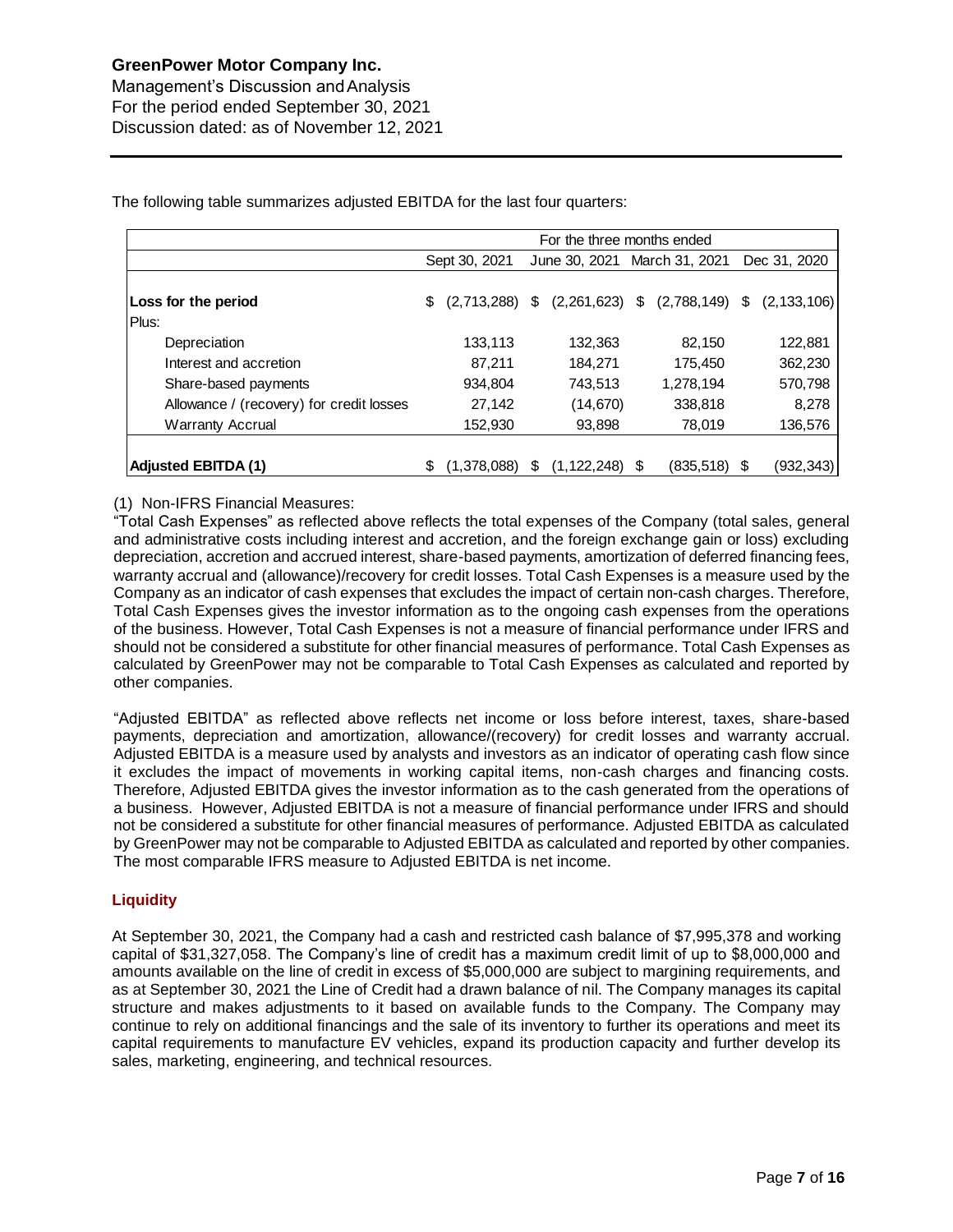Management's Discussion andAnalysis For the period ended September 30, 2021 Discussion dated: as of November 12, 2021

### **Capital Resources**

### Three months ended September 30, 2021 and up to the date of this report Authorized: Unlimited number of common shares without par value Authorized: Unlimited number of preferred shares without par value

The Company has an incentive stock option plan whereby it grants options to directors, officers, employees, and consultants of the Company. On May 14, 2019, the Company replaced its Fixed Stock Option Plan (the "2016 Plan") with a Rolling Stock Option Plan (the "2019 Plan"). Under the terms of the 2019 Plan, the aggregate number of Options that can be granted under the 2019 Plan cannot exceed ten (10%) of the total number of issued and outstanding Shares, calculated on a non-diluted basis. The exercise price of options granted under the 2019 Plan may not be less than the minimum prevailing price permitted by the TSXV policies with a maximum term of 10 years.

The Company completed a seven-for-one share consolidation on August 28, 2020. All figures in this Note have been retroactively restated to give effect to this share consolidation.

On March 9, 2016, the shareholders approved the previous stock option plan which initially allowed for the issuance of up to 1,491,541 shares and which was subsequently further increased to allow up to 2,129,999 shares to be issued under the plan (the "2016 Plan"). Prior to the adoption of the 2016 Plan, the Company had adopted an incentive stock option plan (the "Plan"), whereby it could grant options to directors, officers, employees, and consultants of the Company.

The Company had the following incentive stock options granted under the 2019 Plan, and 2016 Plan that are issued and outstanding as at September 30, 2021:

|                                 |            | Exercise    | Balance        |             |           | Forfeited  | Balance            |
|---------------------------------|------------|-------------|----------------|-------------|-----------|------------|--------------------|
| <b>Expiry Date</b>              |            | Price       | March 31, 2021 | Granted     | Exercised | or Expired | September 30, 2021 |
| October 27, 2021                | <b>CDN</b> | \$<br>4.34  | 71,429         |             |           |            | 71,429             |
| February 2, 2022                | <b>CDN</b> | \$<br>5.25  | 65,286         |             |           |            | 65,286             |
| May 26, 2022                    | <b>CDN</b> | \$<br>5.25  | 148,214        |             |           |            | 148,214            |
| December 18, 2022               | <b>CDN</b> | \$<br>3.15  | 25,000         |             |           |            | 25,000             |
| May 4, 2023                     | CDN        | \$<br>3.50  | 70,357         |             |           |            | 70,357             |
| November 30, 2023               | <b>CDN</b> | \$<br>3.01  | 50,000         |             |           |            | 50,000             |
| February 12, 2024               | <b>CDN</b> | \$<br>3.50  | 78,571         |             |           |            | 78,571             |
| January 30, 2022                | CDN        | \$<br>2.59  | 19,643         |             | (1,786)   |            | 17,857             |
| January 30, 2025                | CDN        | \$<br>2.59  | 309,822        |             |           |            | 309,822            |
| July 3, 2022                    | <b>CDN</b> | \$<br>4.90  | 7,143          |             | (7, 143)  |            |                    |
| July 3, 2025                    | <b>CDN</b> | \$<br>4.90  | 49,643         |             |           | (714)      | 48,929             |
| November 19, 2025               | US         | \$<br>20.00 | 300,000        |             |           |            | 300,000            |
| December 4, 2025                | US         | \$<br>20.00 | 20,000         |             |           |            | 20,000             |
| May 18, 2026                    | CDN \$     | 19.26       |                | 173,650     |           | (6, 250)   | 167,400            |
| Total outstanding               |            |             | 1,215,108      | 173,650     | (8,929)   | (6,964)    | 1,372,865          |
| Total exercisable               |            |             | 882,964        |             |           |            | 950,529            |
| <b>Weighted Average</b>         |            |             |                |             |           |            |                    |
| Exercise Price (CDN\$)          |            |             | 9.35           | \$<br>19.26 | \$4.44    | \$17.79    | \$<br>10.67        |
| Weighted Average Remaining Life |            |             | 3.1 years      |             |           |            | 2.8 years          |

As at September 30, 2021, there were 829,850 stock options available for issuance under the 2019 plan.

During the three months ended September 30, 2021, the Company incurred share-based compensation expense with a measured fair value of \$934,804 (September 30, 2020 - \$117,737). The fair value of the options granted and vested were recorded as share-based payments on the Consolidated Condensed Interim Statements of Operations and Comprehensive Loss. During the three months ended June 30, 2021, the Company incurred share-based compensation expense with a measured fair value of \$743,513 (June 30, 2020 - \$132,032). The fair value of the options granted and vested were recorded as share-based payments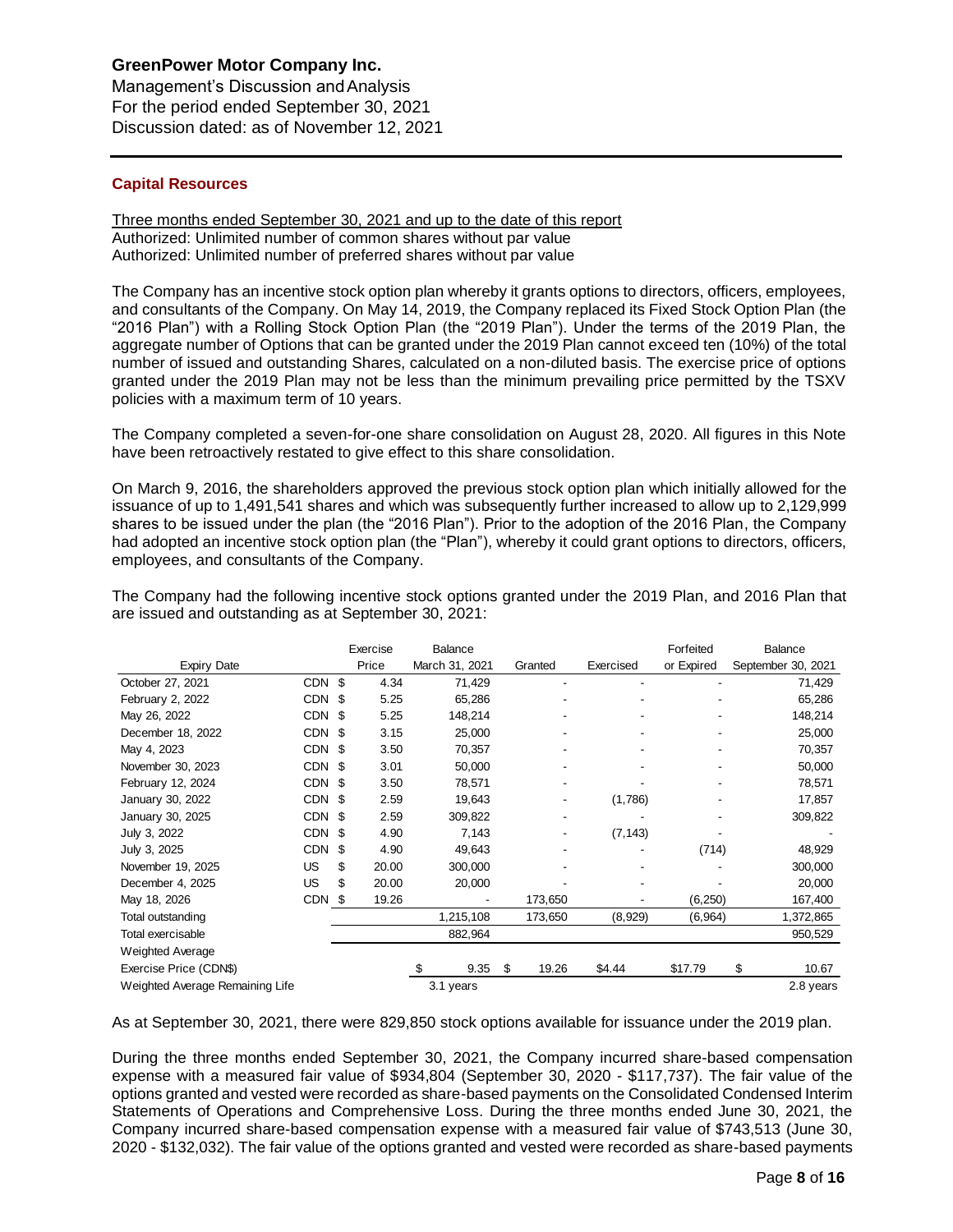Management's Discussion andAnalysis For the period ended September 30, 2021 Discussion dated: as of November 12, 2021

on the Consolidated Condensed Interim Statements of Operations and Comprehensive Loss. Subsequent to the end of the quarter 71,429 shares were issued to Brendan Riley, the President and Director of GreenPower, at CDN\$4.34 per share pursuant to the exercise of stock options.

As at September 30, 2021, the Company had outstanding warrants, enabling the holders to acquire common shares as follows:

|                        | <b>Exercise</b>   | <b>Balance</b> |                          |                   |                          | <b>Balance</b>     |
|------------------------|-------------------|----------------|--------------------------|-------------------|--------------------------|--------------------|
| <b>Expiry Date</b>     | Price             | March 31, 2021 | Issued                   | <b>Exercised</b>  | Expired                  | September 30, 2021 |
| June 29, 2021          | <b>CDN \$4.55</b> | 628,571        | $\overline{\phantom{a}}$ | (628, 571)        |                          |                    |
| September 25, 2021     | CDN \$3.50        | 491,072        | -                        | (491.071)         | (1)                      |                    |
| October 12, 2021       | CDN \$3.50        | 53,571         |                          | (8,929)           | -                        | 44,642             |
| March 14, 2022         | <b>CDN \$4.20</b> | 685,714        |                          |                   |                          | 685,714            |
| May 6, 2023            | USD \$2.6677      | 53,035         | -                        | (53,026)          | (9)                      |                    |
| May 8, 2023            | USD \$2.6677      | 13,703         |                          | (13,703)          | $\overline{\phantom{a}}$ |                    |
| Total outstanding      |                   | 1,925,666      |                          | (1, 195, 300)     | (10)                     | 730,356            |
| Weighted Average       |                   |                |                          |                   |                          |                    |
| Exercise Price (CDN\$) |                   | 4.06           | NA \$                    | 4.05 <sup>5</sup> | $3.41 \quad 5$           | 4.16               |
| Weighted Average Life  |                   | $0.6$ years    |                          |                   |                          | $0.5$ years        |

During the quarter ended September 30, 2021 GreenPower issued a total of 566,729 shares pursuant to the exercise of warrants, summarized as follows:

- 500,000 shares issued from the exercise of warrants at a price of CDN \$3.50 per share, including 357,143 shares issued to Countryman, a company beneficially owned by GreenPower's director David Richardson, 80,357 shares issued to KFS, a company beneficially owned by GreenPower's CEO and Chairman, Fraser Atkinson, and 53,571 shares issued to Malcolm Clay, a director of Greenpower
- 66,729 shares issued from the exercise of warrants at a price of USD\$2.6677 per share

During the quarter a total of 10 warrants expired unexercised. Subsequent to the end of the quarter, 44,642 shares were issued from the exercise of warrants at a price of CDN \$3.50 per share.

### **Off-Balance Sheet Arrangements**

As of the date of this filing, the Company does not have any off-balance sheet arrangements that have, or are reasonably likely to have, a current or future effect on the results of operations or financial condition of the Company including, without limitation, such considerations as liquidity and capital resources that have not previously been discussed.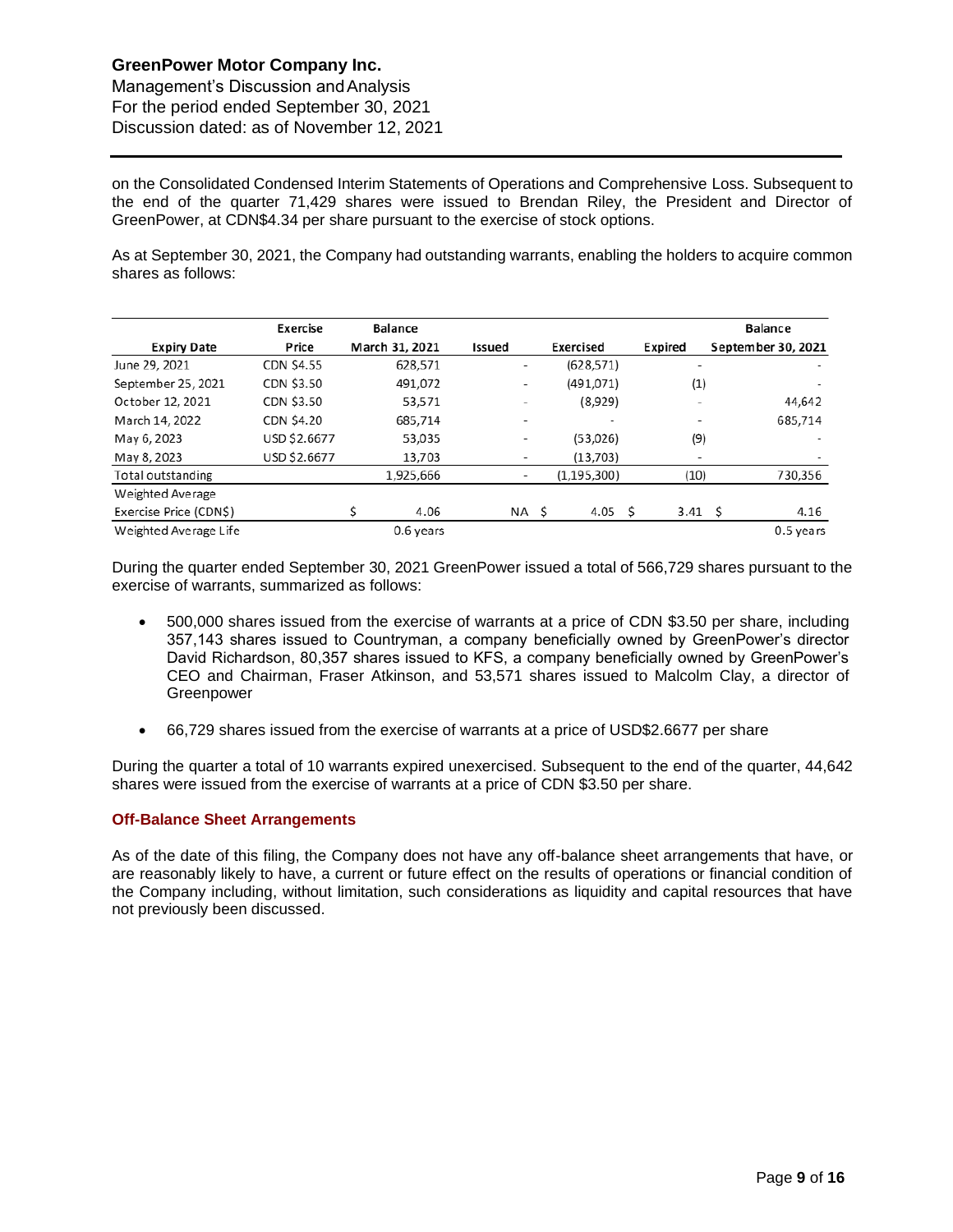Management's Discussion andAnalysis For the period ended September 30, 2021 Discussion dated: as of November 12, 2021

### **Related Party Transactions**

A summary of compensation for directors, officers and key management personnel is as follows:

|                           | For the Six Months Ended |           |                                       |         |  |  |  |  |
|---------------------------|--------------------------|-----------|---------------------------------------|---------|--|--|--|--|
|                           |                          |           | September 30, 2021 September 30, 2020 |         |  |  |  |  |
|                           |                          |           |                                       |         |  |  |  |  |
| Salaries and Benefits (1) |                          | 243,718   | -S                                    | 213,030 |  |  |  |  |
| Consulting fees (2)       |                          | 170,000   |                                       | 156,625 |  |  |  |  |
| Options Vested (3)        |                          | 951,338   |                                       | 155,837 |  |  |  |  |
| Other (4)                 |                          |           |                                       | 5,748   |  |  |  |  |
| Total                     |                          | 1,365,055 | S                                     | 531,240 |  |  |  |  |

- 1) Salaries and benefits incurred with officers and a former officer are included in Administrative fees on the Consolidated Condensed Interim Statements of Operations and Comprehensive Loss.
- 2) Consulting fees included in Administrative Fees on the Consolidated Condensed Interim Statements of Operations and Comprehensive Loss are paid to the current Chairman and CEO for management consulting services, as well as Director's fees paid to GreenPower's four independent directors.
- 3) Amounts recognized for related party stock-based compensation are included in Share-based payments on the Consolidated Condensed Interim Statements of Operations and Comprehensive Loss.
- 4) Other fees for truck and trailer rentals paid to a company that the CEO and Chairman of GreenPower was previously an officer and director and the former CEO of GreenPower is an officer and director. These costs are included in Transportation costs on the Consolidated Condensed Interim Statements of Operations and Comprehensive Loss.

Accounts payable and accrued liabilities at September 30, 2021 included \$1,586 (March 31, 2021 – \$95,741) owed to officers, directors, and companies controlled by officers and directors, and shareholders, which is non-interest bearing, unsecured and has no fixed terms of repayment.

A director of the Company and the Company's CEO and Chairman have each provided personal guarantees of \$2,510,000, or \$5,020,000 in total to support the Company's \$8 million line of credit. In consideration for these guarantees, in June 2018 the Company issued 628,571 non-transferrable common share purchase warrants exercisable at an exercise price of CDN \$4.55 per share that were exercised during the quarter ended June 30, 2021, and in March 2019 the Company issued 685,714 non-transferrable common share purchase warrants exercisable at an exercise price of CDN \$4.20 per share that expire on March 14, 2022.

On May 31, 2021 the Company issued 342,857 shares to a company beneficially owned by David Richardson, a director of GreenPower, pursuant to the exercise of 342,857 warrants at a price of CDN \$4.55 per warrant, for gross proceeds of CDN \$1,559,999.

On June 14, 2021 the Company issued 285,714 shares to a company beneficially owned by Fraser Atkinson, the Chairman and CEO of GreenPower, pursuant to the exercise of 285,714 warrants at a price of CDN \$4.55 per warrant, for gross proceeds of CDN \$1,299,999.

On August 24, 2021 the Company issued 357,143 shares to a company beneficially owned by David Richardson, a director of GreenPower, pursuant to the exercise of 357,143 warrants at a price of CDN \$3.50 per warrant, for gross proceeds of CDN \$1,250,001.

On August 27, 2021 the Company issued 80,357 shares to a company beneficially owned by Fraser Atkinson, the Chairman and CEO of GreenPower, pursuant to the exercise of 80,357 warrants at a price of CDN \$3.50 per warrant, for gross proceeds of CDN \$281,250.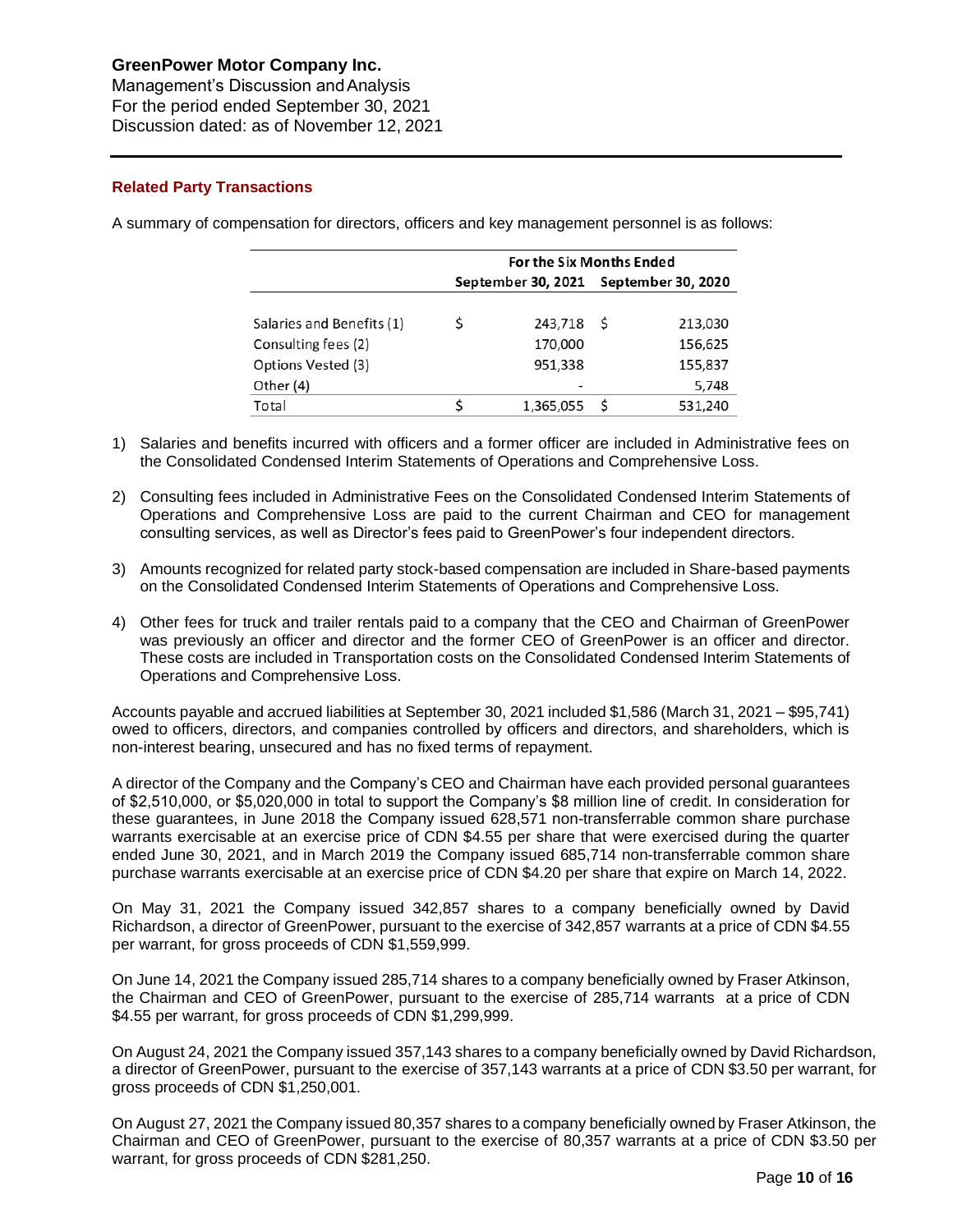Management's Discussion andAnalysis For the period ended September 30, 2021 Discussion dated: as of November 12, 2021

On September 20, 2021 the Company issued 53,571 shares to Malcolm Clay, a director of GreenPower, pursuant to the exercise of 53,571 warrants at a price of CDN \$3.50 per warrant, for gross proceeds of CDN \$187,499.

Subsequent to the end of the quarter 71,429 shares were issued to Brendan Riley, the President and Director of GreenPower pursuant to the exercise of stock options, at a price of CDN \$4.34 per share for gross proceeds of CDN \$310,002.

These transactions were measured at the exchange amount, which is the amount agreed upon by the transacting parties.

### **New and Amended Standards**

#### *Adoption of accounting standards*

The Company did not adopt any new or amended accounting standards during the three months ended September 30, 2021.

#### *Future accounting pronouncements*

Certain new accounting standards and interpretations have been published by the IASB or the IFRS Interpretations Committee that are not mandatory for the September 30, 2021 reporting period.

The Company has reviewed new and revised accounting pronouncements that have been issued but are not yet effective. The Company has not early adopted any of these standards and is currently evaluating the impact, if any, that these standards might have on its consolidated condensed interim financial statements.

### **Critical Accounting Estimates**

Significant assumptions about the future and other sources of estimation uncertainty that management has made at the end of the reporting period, that could result in a material adjustment to the carrying amounts of assets and liabilities, in the event that actual results differ from assumptions made, relate to, but are not limited to, the inputs used in the Black-Scholes option pricing model to measure share-based compensation and warrants, determination of the useful life of equipment, the carrying value of accounts receivable and the promissory note receivable and the associated allowance for credit losses, net realizable value of inventory, provision for warranty expense, and the \$nil provision for income taxes. Critical estimates used in the preparation of these accounting statements include but are not limited to the following:

#### *Critical accounting judgments*

- i. the determination of the discount rate to use to discount the promissory note receivable, finance lease receivable and lease liabilities;
- ii. the determination of the functional currency of each entity within the consolidated Company;
- iii. the Company's ability to continue as a going concern.
- iv. The classification of leases as either financial leases or operating leases; and
- v. The identification of performance obligations in revenue contracts and the determination of when they are satisfied.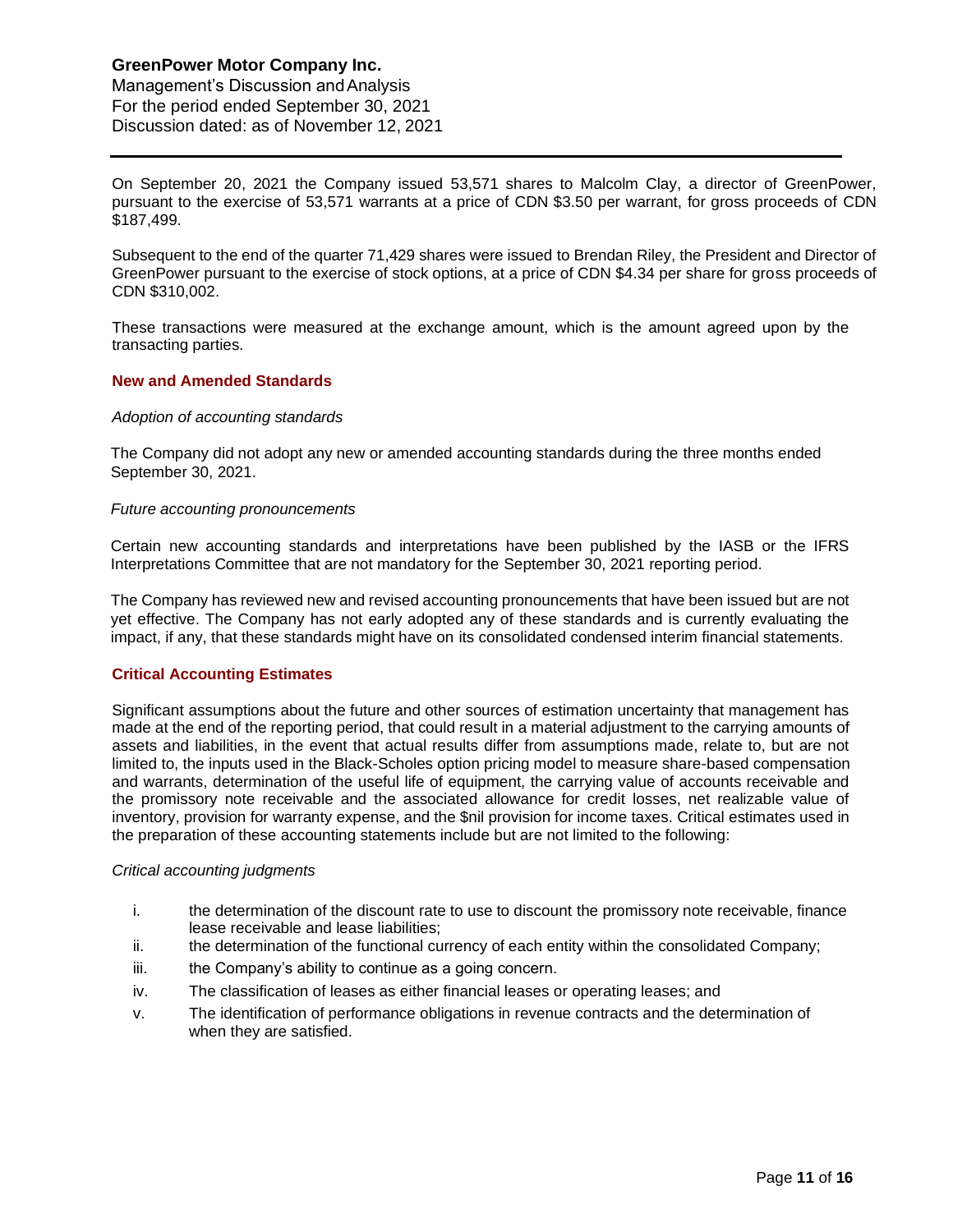Management's Discussion andAnalysis For the period ended September 30, 2021 Discussion dated: as of November 12, 2021

### **Financial Instruments**

The Company's financial instruments consist of cash and restricted cash, accounts receivable, finance lease receivables, promissory note receivable, accounts payable and accrued liabilities, promissory note payable, payroll protection loan, and lease liabilities. As at September 30, 2021, the Company had working capital of \$31,327,058.

The Company has exposure to the following financial instrument related risks.

### **Credit risk**

The Company's exposure to credit risk is on its cash, restricted cash, accounts receivable, promissory note receivable, and on its finance lease receivables. The maximum exposure to credit risk is their carrying amounts in the consolidated statement of Financial Statements.

Cash and restricted cash consists of cash bank balances held in major financial institutions in Canada and the United States with a high credit quality and therefore the Company is exposed to minimal risk. The Company assesses the credit risk of its account receivable, finance lease receivables and promissory note receivable at each reporting period end and on an annual basis. As at September 30, 2021 the Company recognized an allowance for credit losses, net of recoveries, of \$27,142 against its accounts receivable (September 30, 2020 – \$20,384).

### **Liquidity risk**

The Company tries to ensure that there is sufficient capital in order to meet short-term business requirements, after taking into account the Company's cash balances and available liquidity on the Company's \$8 million operating line of credit. The Company's cash is invested in bank accounts at major financial institutions in Canada and the United States and is available on demand. The Company will continue to rely on additional financings to further its operations and meet its capital requirements.

### **Market risks**

Market risk is the risk of loss that may arise from changes in market factors such as interest rates and foreign exchange. The Company believes interest rate risk is not material.

The Company is exposed to foreign exchange risk as it conducts business in both the United States and Canada. Management monitors its foreign currency balances but the Company does not engage in any hedging activities to reduce its foreign currency risk.

At September 30, 2021, the Company was exposed to currency risk through the following monetary assets and liabilities in CDN Dollars.

| Cash                                     | S  | 1.020.646 |
|------------------------------------------|----|-----------|
| Accounts Receivable                      | S  | 234.862   |
| Lease Finance Receivable                 | S  | 104.811   |
| Promissory Notes Receivable              | £. | 128.878   |
| Accounts Payable and Accrued Liabilities | \$ | (652.280) |

The CDN/USD exchange rate as at September 30, 2021 was \$0.7849 (March 31, 2021 - \$0.7952). Based on the net exposure and assuming all other variables remain constant, a 10% change in the appreciation or depreciation of the Canadian dollar relative to the US dollar would result in a change of approximately \$66,000 to other comprehensive income/loss.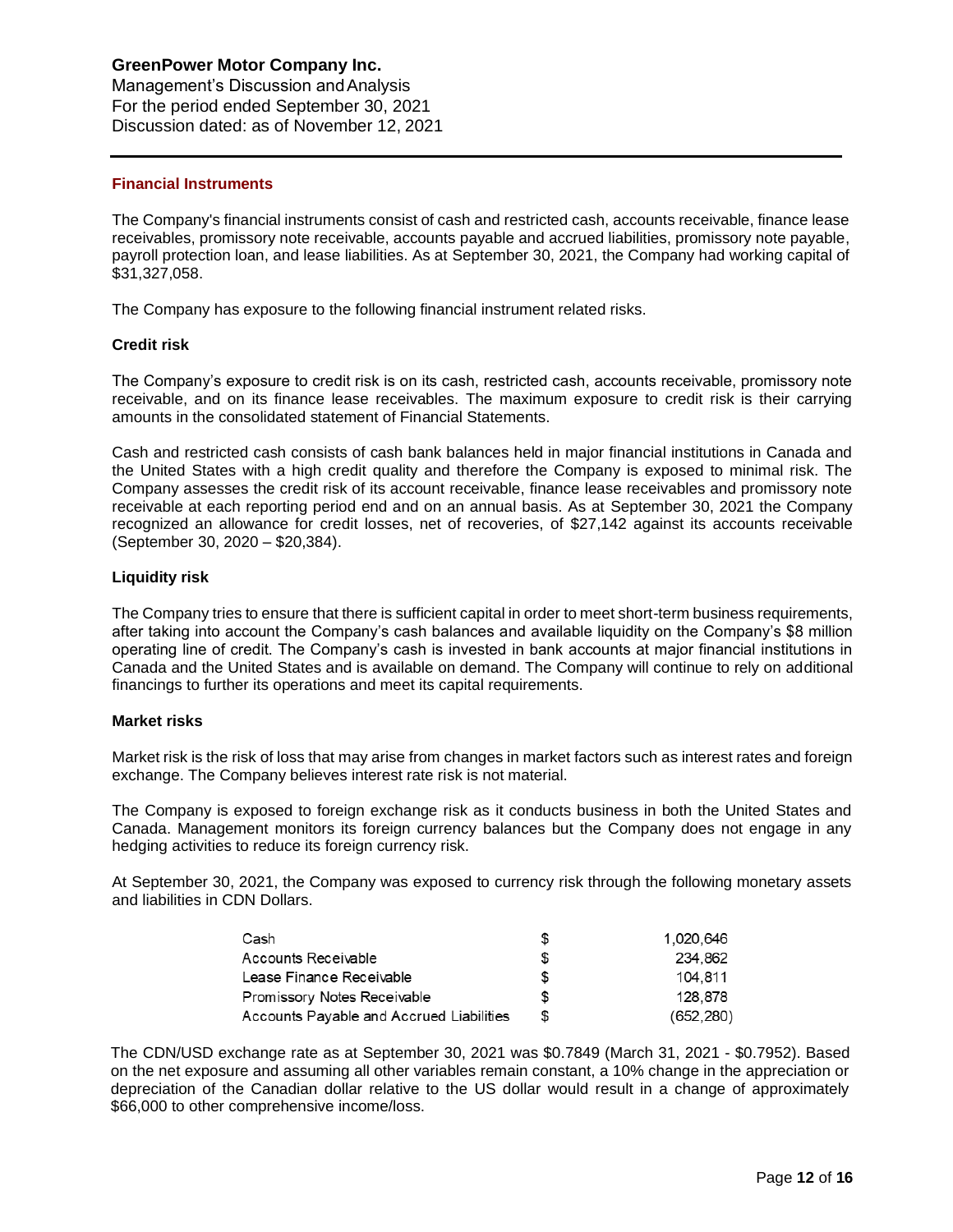Management's Discussion andAnalysis For the period ended September 30, 2021 Discussion dated: as of November 12, 2021

### **Capital Management**

The Company's capital management objective is to obtain sufficient capital to develop new business opportunities for the benefit of its shareholders. To meet these objectives, management monitors the Company's ongoing capital requirements on specific business opportunities on a case-by-case basis. The capital structure of the Company consists of cash, operating line of credit, secured and unsecured promissory notes, convertible debentures and equity attributable to common shareholders, consisting of issued share capital and deficit.

During the second quarter of fiscal 2021 the Company completed an initial public offering and concurrent private placement for gross proceeds of US\$37.7 million less underwriting discounts and offering costs. As at September 30, 2021, the Company had a cash and restricted cash balance of \$7,995,378, working capital of \$31,327,058 accumulated deficit of (\$36,600,299), and shareholder's equity of \$36,700,920. Subject to market conditions and other factors the Company may raise additional capital in the future to fund and grow its business for the benefit of shareholders.

### **Outlook**

For the immediate future, the Company plans to:

- Complete production and delivery of several models of EV Stars and BEAST school buses currently in various stages of production;
- Deliver the remaining vehicles in finished goods inventory;
- Continue to expand assembly and manufacturing capabilities, including the increased production of BEAST school buses and several models of EV Stars;
- Continue to develop and expand sales opportunities and increase its sales backlog;
- Further develop its sales and marketing, engineering and technical resources and capabilities.

### **Capitalization and Outstanding Security Data**

The total number of common shares issued and outstanding is 22,096,789 as of September 30, 2021. There are no preferred shares issued and outstanding.

An incentive stock option plan was established for the benefit of directors, officers, employees and consultants of the Company. As of September 30, 2021, there are 1,372,865 options granted and outstanding. The total number of common share warrants outstanding as of the same date is 730,356.

As at November 12, 2021 the company had 22,212,860 issued shares, 1,301,436 options outstanding, and 685,714 warrants outstanding.

### **Disclosure of Internal Controls**

Management is responsible for establishing and maintaining disclosure controls and procedures in order to provide reasonable assurance that material information relating to the Company is made known to them in a timely manner and that information required to be disclosed is reported within time periods prescribed by applicable securities legislation. There are inherent limitations to the effectiveness of any system of disclosure controls and procedures, including the possibility of human error and the circumvention or overriding of the controls and procedures. Accordingly, even effective disclosure controls and procedures can only provide reasonable assurance of achieving their control objectives. The Company's CEO and CFO have concluded that disclosure controls and procedures as at September 30, 2021 were effective.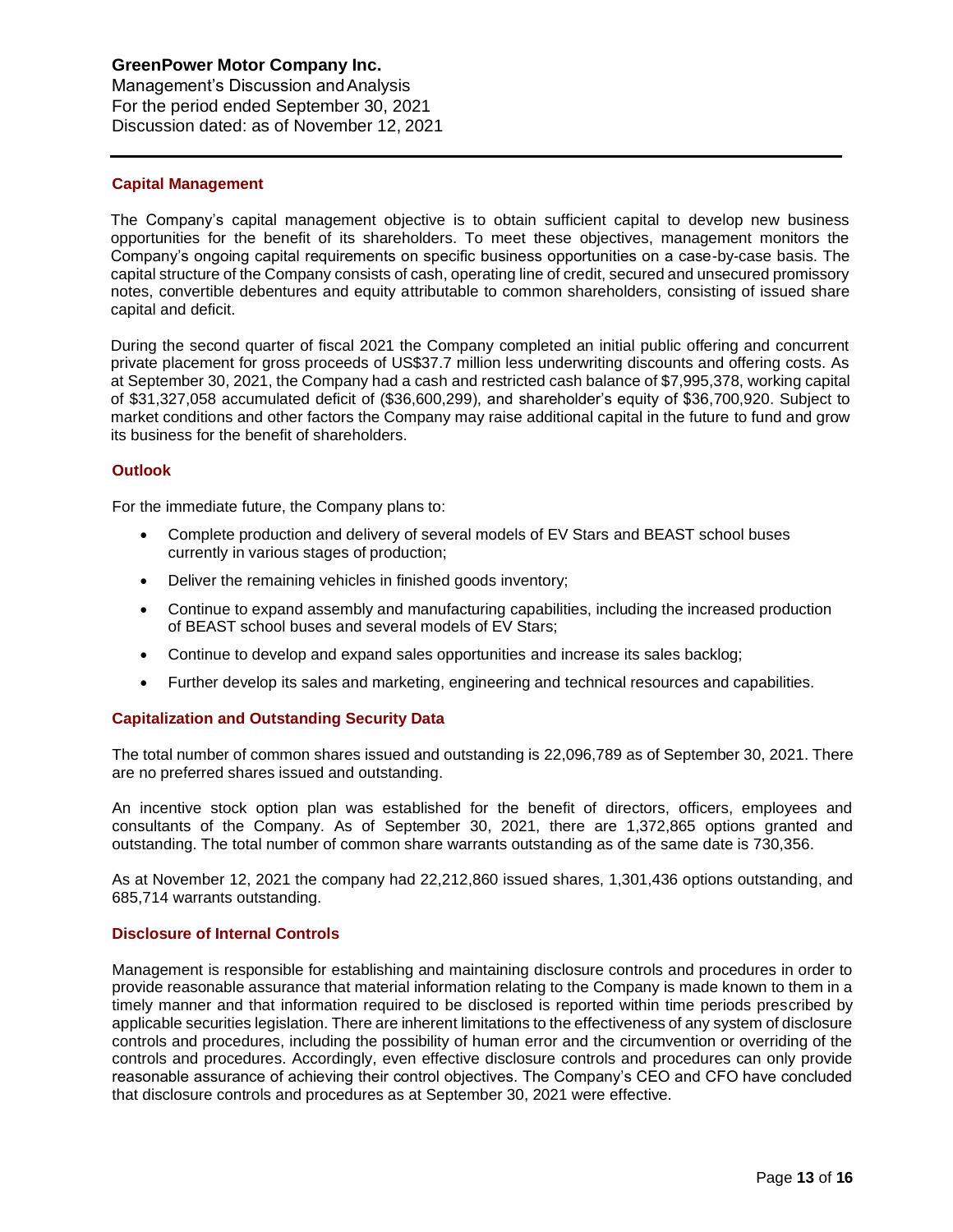Management's Discussion andAnalysis For the period ended September 30, 2021 Discussion dated: as of November 12, 2021

### **Risk Factors**

Investing in the common shares of the Company involves risk. Prospective investors should carefully consider the risks described below, together with all of the other information included in this MD&A before making an investment decision. If any of the following risks actually occurs, the business, financial condition or results of operations of the Company could be harmed. In such an event, the trading price of the common shares could decline and prospective investors may lose part or all of their investment.

### Operational Risk

The Company is exposed to many types of operational risks that affect all companies. Operational risk is the risk of loss resulting from inadequate or failed internal processes, people and/or systems. Operational risk is present in all of the Company's business activities, and incorporates exposure relating to fiduciary breaches, product liability claims, product recalls, regulatory compliance failures, legal disputes, business disruption, technology failures, business integration, damage to physical assets, employee safety, dependence on suppliers, foreign exchange fluctuations, insurance coverage and rising insurance costs. Such risks also include the risk of misconduct, theft or fraud by employees or others, unauthorized transactions by employees, operational or human error or not having sufficient levels or quality of staffing resources to successfully achieve the Company's strategic or operational objectives.

The occurrence of an event caused by an operational risk that is material could have a material adverse effect on the Company's business, financial condition, liquidity and operating results.

### COVID-19 Global Pandemic

The Company faces risks from the COVID-19 global pandemic which has had, and may continue to have, a material adverse impact on our business and financial condition. While we have recently seen a gradual reopening of the economy, and a resumption of travel and sales activity, this activity is not at the level it was prior to the pandemic and the future impact of the COVID-19 global pandemic is inherently uncertain, and may negatively impact the financial ability of our customers to purchase vehicles from us, of our suppliers' ability to deliver products used in the manufacture of our all-electric vehicles, in our employees' ability to manufacture our vehicles and to carry out their other duties in order to sustain our business, and in our ability to collect certain receivables owing to us, among other factors. These factors may continue to have a negative impact on our financial results, operations, outlook, goals, growth prospects, cash flows, liquidity and share price, and the potential timing, severity, and ultimate duration of any potential negative impacts is uncertain.

#### No Operating History

The Company has not paid any dividends and may not produce earnings or pay dividends in the immediate or foreseeable future.

### Reliance on Management

The Company is relying solely on the past business success of its directors and officers. The success of the Company is dependent upon the efforts and abilities of its directors, officers and employees. The loss of any of its directors, officers or employees could have a material adverse effect upon the business and prospects of the Company.

#### Volatile Operating Results

Our orders with our customers generally require time-consuming customization and specification. We incur significant operating expenses when we are building a bus prior to sale or designing and testing a new bus. If there are delays in the sale of buses to customers, such delays may lead to significant fluctuations in results of operations from quarter to quarter, making it difficult to predict our financial performance on a quarterly basis.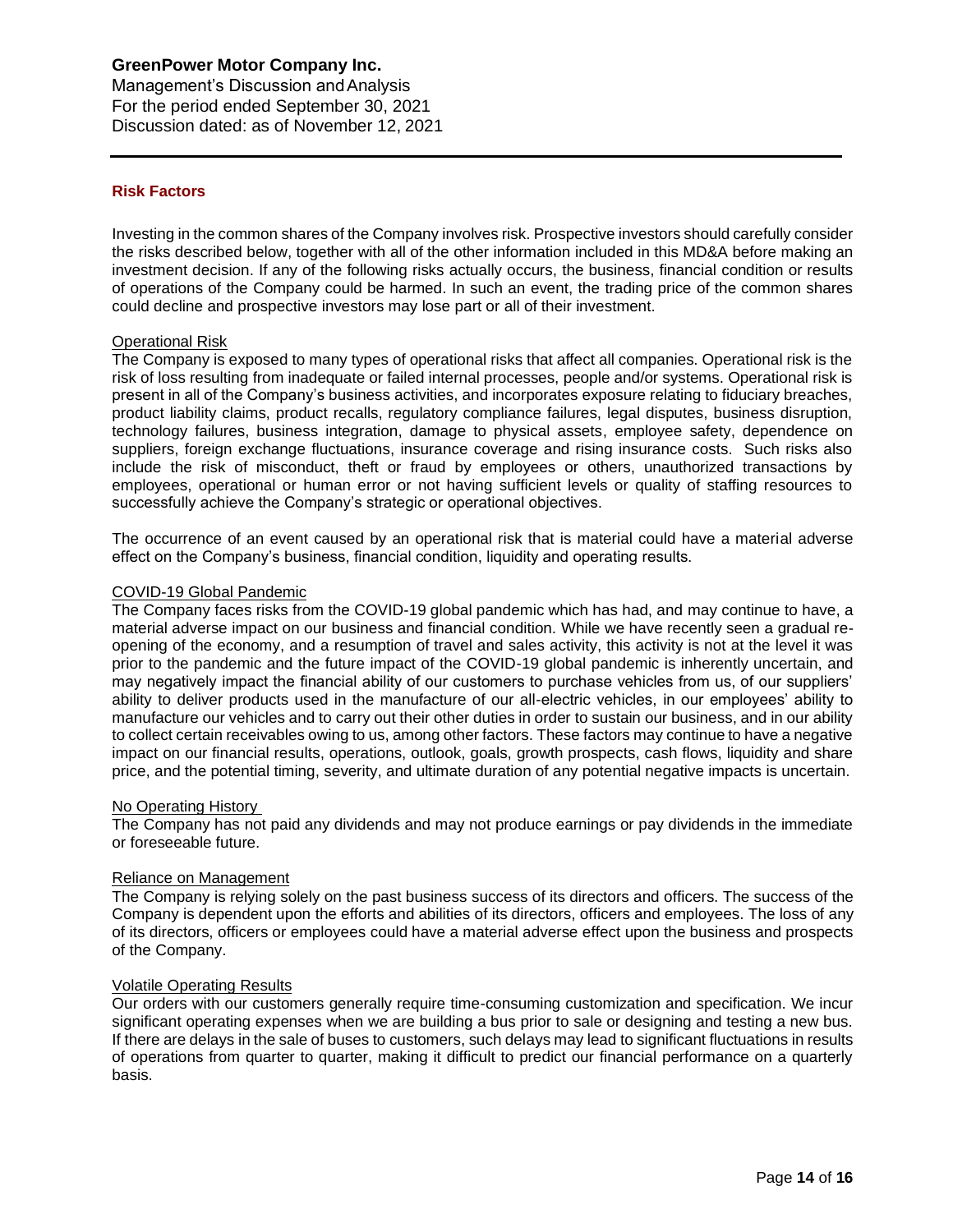Management's Discussion andAnalysis For the period ended September 30, 2021 Discussion dated: as of November 12, 2021

### Competition in the industry

The Company competes against a number of existing manufacturers of all-electric buses, traditional diesel buses and other buses with various models based on size, purpose or performance features. The Company competes in the non-diesel or alternative fuel segment of this market. Several of the company's competitors, both publicly listed and privately owned, have recently raised a significant amount of capital to invest in the growth and development of their businesses which has increased the competitive threat from several wellcapitalized competitors. In addition to existing competitors in various market segments, there is the potential for future competitors to enter the market over the next several years.

#### Current requirements and regulations may change or become more onerous

The Company's products must comply with local regulatory and safety requirements in order to be allowed to operate within the relevant jurisdiction or to qualify for funding. These requirements are subject to change and one regulatory environment is not indicative of another.

### Reliance on Key Suppliers

Our products contain numerous purchased parts which we source globally directly from suppliers, many of which are single-source suppliers, although we attempt to qualify and obtain components from multiple sources whenever feasible. Any significant increases in our production may require us to procure additional components in a short amount of time, and in the past we have also replaced certain suppliers because of their failure to provide components that met our quality control standards or our timing requirements. There is no assurance that we will be able to secure additional or alternate sources of supply for our components or develop our own replacements in a timely manner, if at all. If we encounter unexpected difficulties with key suppliers, and if we are unable to fill these needs from other suppliers, we could experience production delays and potential loss of access to important technology and parts for producing, servicing and supporting our products.

### Provision for Warranty Costs

The Company offers warranties on the transit, charter and school buses it sells. Management estimates the related provision for future warranty claims based on historical warranty claim information as well as recent trends that might suggest past cost information may differ from future claims. Factors that could impact the estimated claim information include the success of the Company's productivity and quality initiatives as well as parts and labour costs. Actual warranty expense will differ from the provisions which are estimated by management.

### Sales, Marketing, and Government Grants and Subsidies

Presently, the initial price of the Company's products are higher than a traditional diesel bus and certain grants and subsidies are available to offset these higher prices. These grants and subsidies include but are not limited to the Hybrid and Zero-Emission Truck and Bus Voucher Incentive Project ("HVIP") from the California Air Resources Board ("CARB") in partnership with Calstart, the Specialty-Use Vehicle Incentive Program funded by the Province of British Columbia, Canada, the clean trucks NYSERDA program and the New York Voucher Incentive Program in the state of New York, the South Coast AQMD funding in California, Federal Transit Authority funding for eligible transit properties across the US, and VW Mitigation Trust Funds allocated to programs throughout the US. The ability for potential purchasers to receive funding from these programs is subject to the risk of the programs being funded by governments, and the risk of the delay in the timing of advancing funds to the specific programs. To the extent that program funding is not approved, or if the funding is approved but timing of advancing of funds is delayed, subject to cancellation, or otherwise uncertain, this could have a material adverse effect on our business, financial condition, operating results and prospects.

### Litigation and Legal Proceedings

As of the date of this report the Company is not currently a party to any litigation or legal proceedings which are material, either individually or in the aggregate. However, the company may in the future be involved in litigation or legal proceedings that are material and may require recognition as a provision or contingent liability on the Company's financial statements. The Company has filed a civil claim against the prior CEO